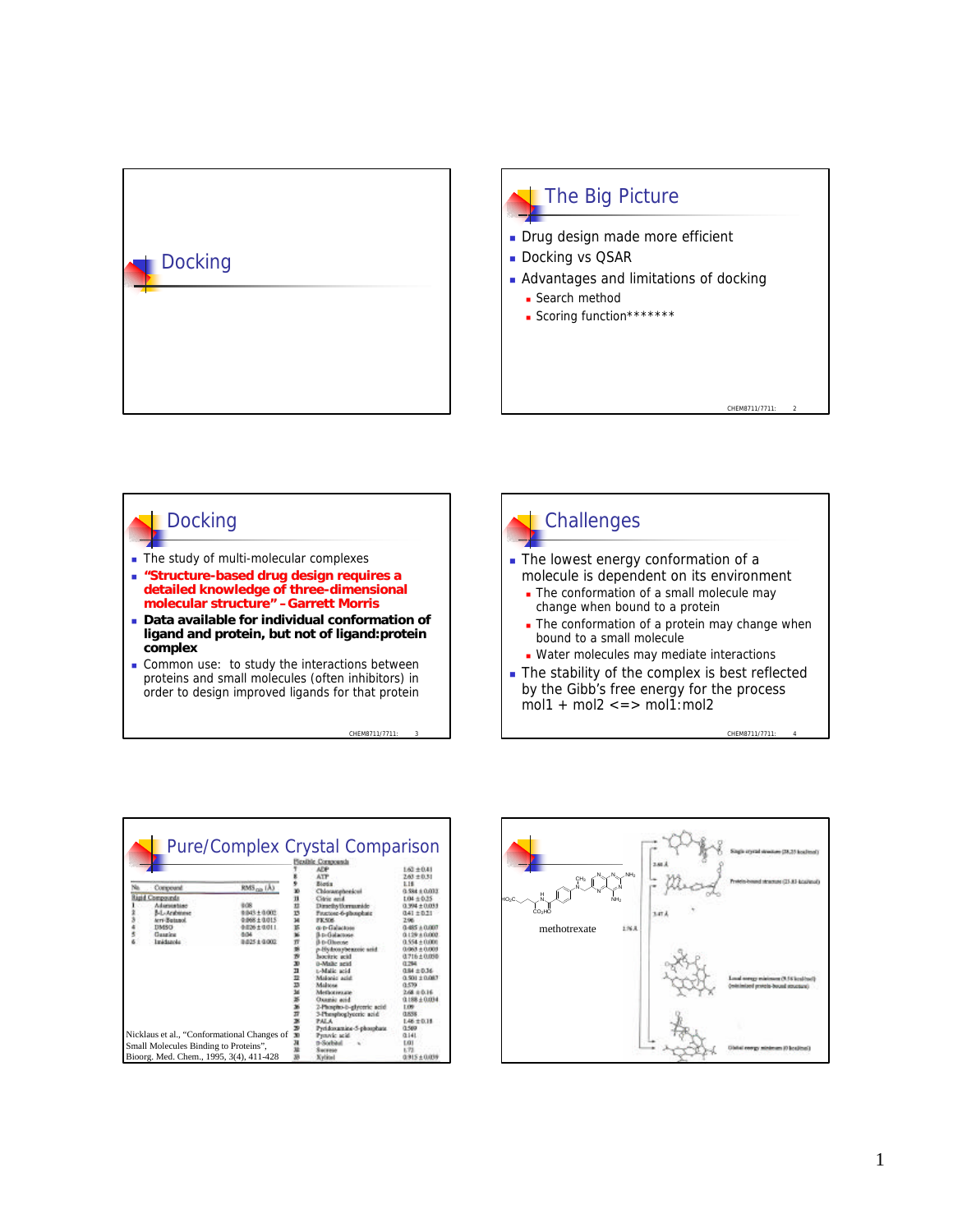



#### Common Docking Simplifications

- **Protein Conformation** 
	- Rigid (MOE, DOCK, Autodock...)
	- **E** Limited protein side chain flexibility (Flexi-dock)
- **Ligand Conformation** 
	- **Fully flexible**
- **Binding Free Energy** 
	- **Grid-based interaction energy (MOE, Autodock)**

CHEM8711/7711: 9

CHEM8711/7711: 11

- Shape complementarity (DOCK)
- **Functional group complementarity (DOCK)**
- **Empirical (SCORE ...)**



# Grid-Based Dock Scoring

- **Possible interactions with the protein are pre**computed
	- <sup>n</sup> A grid of points that occupies the same volume as the protein is generated
	- <sup>n</sup> Steric and electrostatic interactions with the protein at each point are computed
- $\blacksquare$  The ligand orientation is scored by summing interactions at grid points contacting the ligand
- **n** Neglected
	- **n** Solvation changes upon binding
	- **Entropy changes upon binding**
	- Protein conformational changes